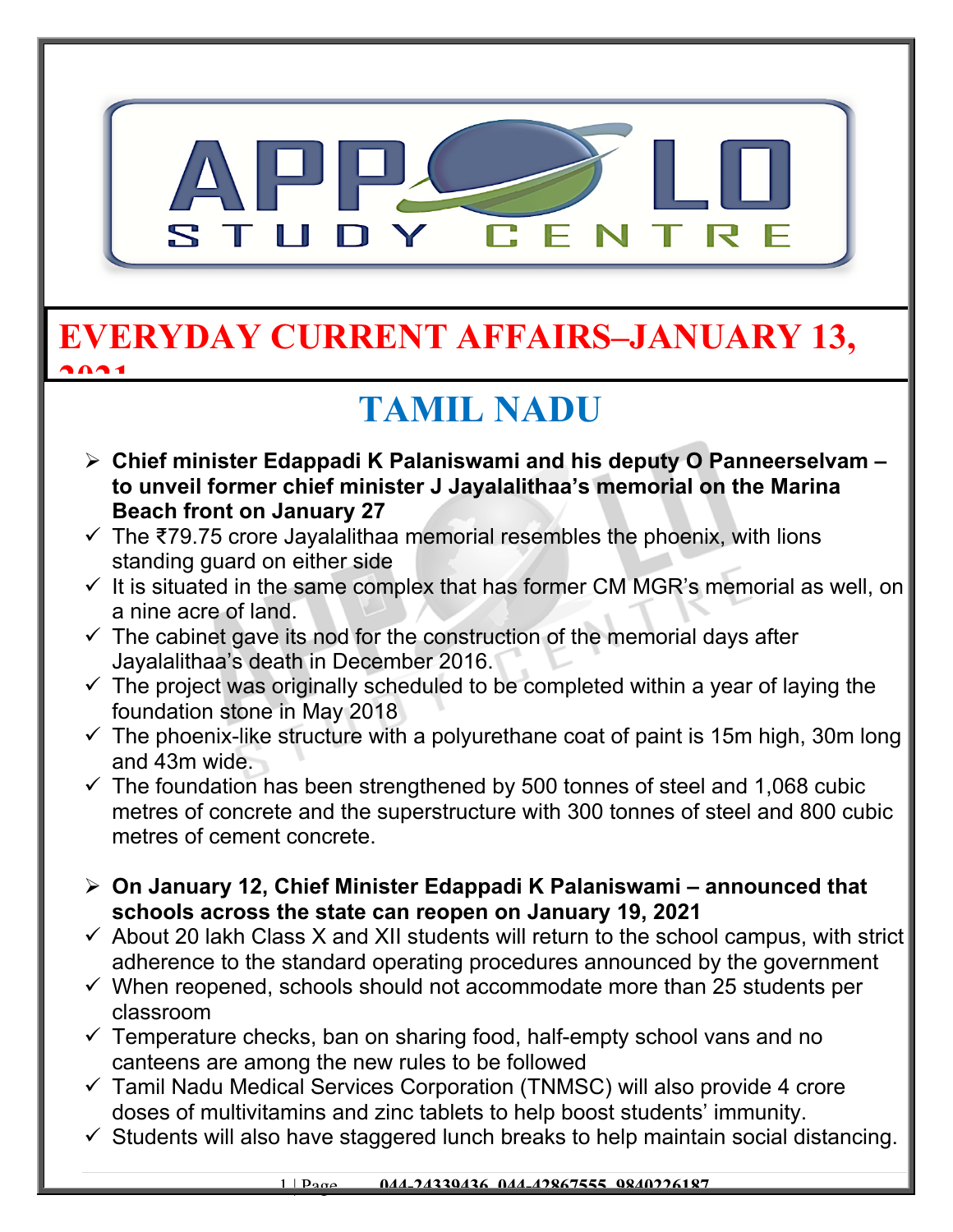$\checkmark$  Teachers will monitor students to ensure staggered entry and exit times are followed and break up any gatherings on campus.

| <b>CHALLENGES AHEAD</b>                                         | <b>PLAN OF ACTION</b>                                 | Names of students                                                     | $\triangleright$ No canteens                                                                                                                                                                               |  |
|-----------------------------------------------------------------|-------------------------------------------------------|-----------------------------------------------------------------------|------------------------------------------------------------------------------------------------------------------------------------------------------------------------------------------------------------|--|
| Training students to<br>return to blackboard-<br>based learning | Initially, only one<br>session a day                  | allotted in each classroom<br>to be on display to avoid               | Counselling for<br>students in the first two<br>or three weeks<br>$\blacktriangleright$ No assemblies or<br>physical education<br>periods<br>Some schools prefer a<br>mix of offline and online<br>classes |  |
|                                                                 | Orientation for                                       | confusion and prevent<br>them from mingling                           |                                                                                                                                                                                                            |  |
| ▶ Working on their<br>attention span                            | students and teachers on<br><b>Covid protocols</b>    | $\blacktriangleright$ Preparing timetables for<br>each class so as to |                                                                                                                                                                                                            |  |
| Maintaining social<br>distancing in<br>classrooms               | $\blacktriangleright$ 50% occupancy in<br>school vans | complete portions                                                     |                                                                                                                                                                                                            |  |
|                                                                 |                                                       | Teachers have been                                                    |                                                                                                                                                                                                            |  |
|                                                                 | > Only 25 students per                                | asked to return prior                                                 |                                                                                                                                                                                                            |  |
| > Psychological<br>impact of Covid                              | classroom                                             | reopening                                                             |                                                                                                                                                                                                            |  |
| lockdown on students                                            | <b>STILL UNCLEAR</b>                                  | omitted lessons                                                       | Whether board exams<br>will be conducted for<br><b>Class XI students</b>                                                                                                                                   |  |
| Lack of writing<br>practice                                     | <b>School timings</b>                                 | $\blacktriangleright$ Exam schedule for                               |                                                                                                                                                                                                            |  |
|                                                                 | Details of the 40%                                    | <b>Classes X and XII</b>                                              |                                                                                                                                                                                                            |  |

- $\checkmark$  This is the third time that the State government has announced the reopening of schools for Classes 10 and 12 since the Covid-19 lockdown was imposed in March last year.
- $\checkmark$  In September last year, the government decided to reopen schools for students of Classes 10, 11 and 12, "on a voluntary basis", to seek guidance from their teachers from October 1.
- $\checkmark$  The decision was eventually postponed until a second decision in October to reopen schools for Classes 9, 10, 11 and 12 from November 16, which was put off indefinitely later
- **Autoliv Inc., a fortune 500 company headquartered in Sweden is setting up its manufacturing plant in Tamil Nadu at an investment of ₹100 crore.**
- $\checkmark$  The new company will manufacture air-bags at Cheyyar
- $\checkmark$  The project is expected to create jobs for over 400 people.
- $\checkmark$  Autoliv Inc. develops, manufactures and markets air-bags, seat belts and steering wheels.
- $\checkmark$  During the last decade, more than three air-bags or seat belts from Autoliv have been delivered to every vehicle produced globally.
- $\checkmark$  The company was initially planning to set up this plant in Vietnam, but decided to go for Cheyyar after several rounds of discussions with officials of the State government.
- $\checkmark$  Last year, the State government signed several memoranda of understanding for investments worth over \$2 billion in the automotive industry alone.
- $\checkmark$  In 2020, Daimler India Commercial Vehicles said it would expand with an investment of ₹2,277 crore and generate jobs for 400 people in the state
- $\checkmark$  Netherlands-based Dinex proposed a project to manufacture auto components at Mahindra World City, bringing in ₹100 crore in investment.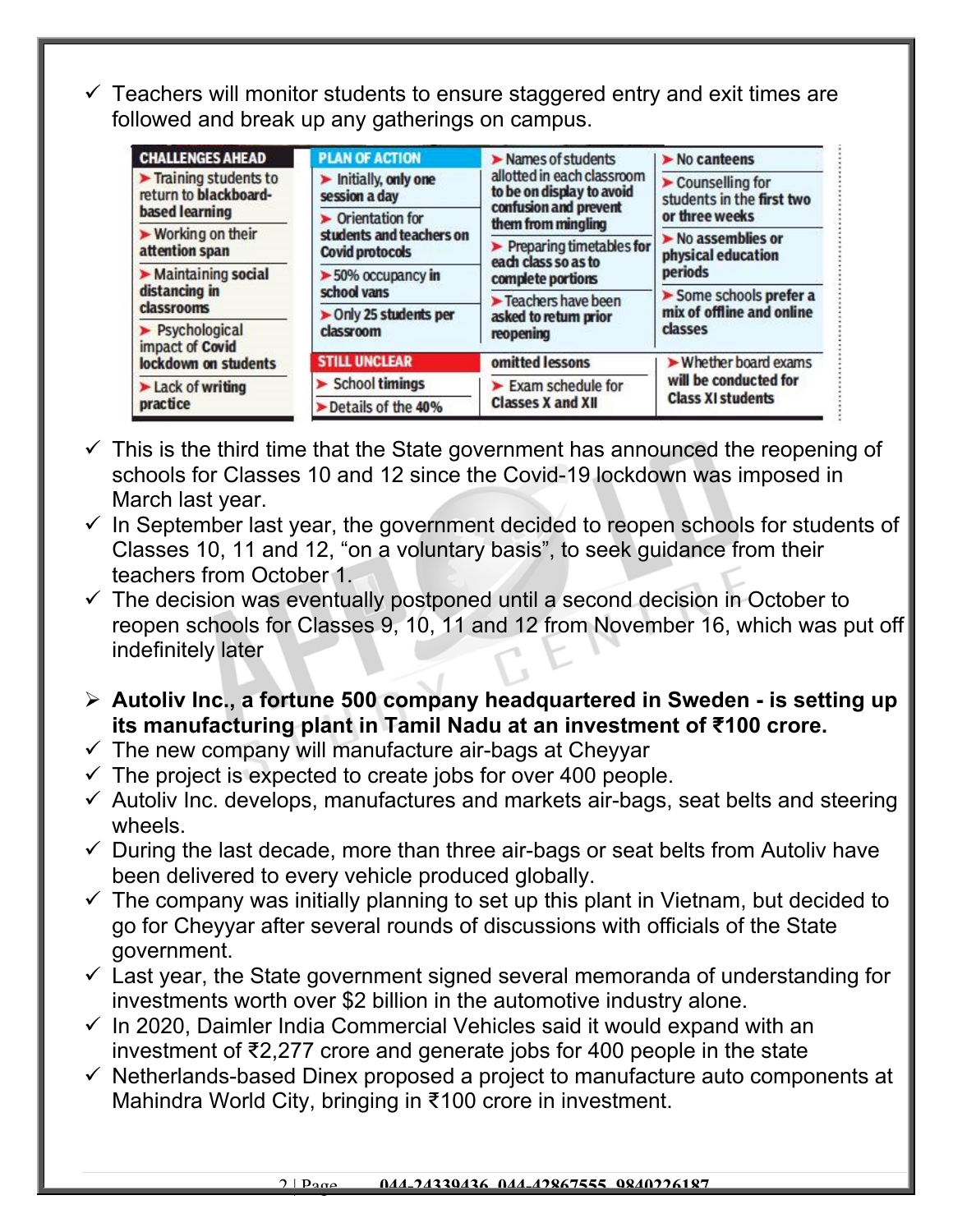- $\checkmark$  According to one of the MoUs signed last year, BYD India Private Limited has proposed to establish a project for manufacture of electric vehicles in the SIPCOT Industrial Park at Sriperumpudur.
- $\checkmark$  In December last, the State government signed a deal with Ola Electric Mobility for establishing an electric two-wheeler manufacturing unit at Hosur at an investment of ₹2,354 crore.
- **The Greater Chennai Corporation (GCC) is planning to launch private conservancy operations in north Chennai in the third week of February.**
- $\checkmark$  A special purpose vehicle, created by the GCC and Ramky Enviro Engineers Limited, will carry out the operations in the Tiruvottiyur, Manali, Madhavaram and Ambattur zones.
- $\checkmark$  A total of 825 battery-operated vehicles, 12 compactors and 12 mechanical sweepers would be used for the operations.
- $\checkmark$  The private operator would start the work in Tiruvottivur in the third week of February.
- $\checkmark$  The operations would begin in Manali in the second phase of the launch, before being expanded to Madhavaram and Ambattur
- $\checkmark$  A total of 2.5 lakh households in the four zones generate 2,800 tonnes of solid waste every day.
- $\checkmark$  The GCC has already launched private conservancy operations in seven zones of south and central Chennai.

## **NATIONA**

- **The Pune-based Serum Institute of India has shipped out 55 lakh of the total 1.1 crore doses of Covid-19 vaccine 'Covishield' from its premises to other parts of India on January 12**
- $\checkmark$  This kickstarts the biggest rollout of a vaccine in the country's history
- $\checkmark$  Every box is printed with a slogan 'May all be free from disease'
- $\checkmark$  Delhi, Chennai, Kolkata and Hyderabad will serve as the four major regional depots for Covid-19 vaccines
- $\checkmark$  Among the states that received the vaccine, Bengal topped the list with 10 lakh doses, followed by Karnataka (6.68 lakh doses), Bihar (5.49 lakh doses) and Tamil Nadu (5.36 lakh doses).
- $\checkmark$  As many as 9.63 lakh doses of Covishield will be shipped out from Pune to other parts of Maharashtra on January 13.
- $\checkmark$  The Centre has placed orders to procure 1.1crore doses of Covishield and 55 lakh doses of Covaxin, which is being produced by Hyderabad-based Bharat Biotech.
- $\checkmark$  On January 11, the government placed firm orders in advanced commitments for over six crore doses of Covid vaccines from SII and Bharat Biotech for inoculating three crore healthcare and frontline workers in the first phase at a cost of Rs 1,300 crore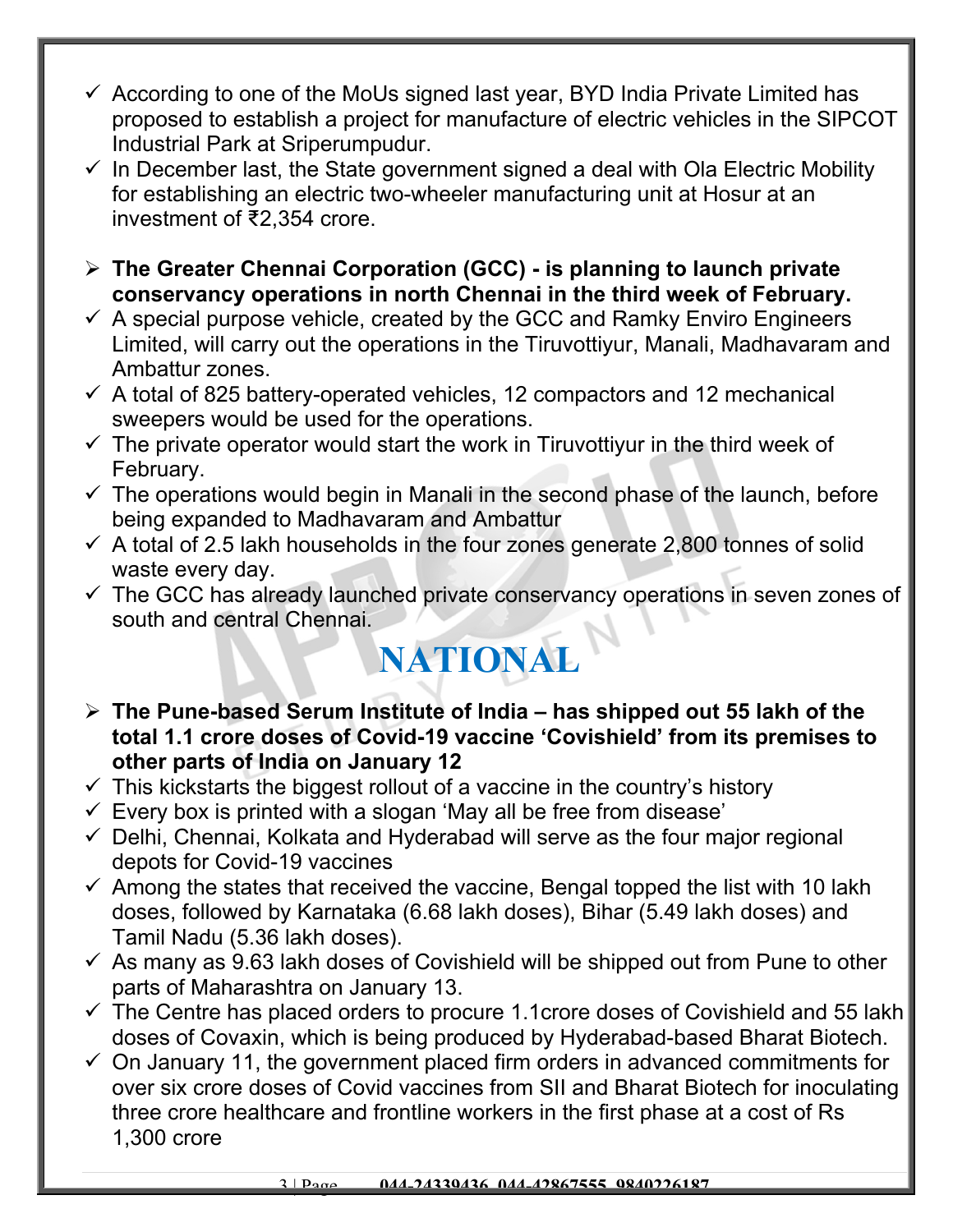Covishield is priced at ₹200 per dose, while the arrangement with Bharat Biotech is to charge ₹295 per dose for 38.5 lakh doses and provide the remaining 16.5 lakh doses free of cost.



Kerala: 4.3 lakh doses Wednesday

Rajasthan: 5.4 lakh doses of Covishield and 60,000 doses of Covaxin awaited

**Uttarakhand: 1.1 lakh** doses awaited

first phase awaited in the next 48 hours

of Covishield to land on Wednesday

**Goa: First instalment** awaited. No clarity on doses

Bengal: 10 lakh doses of Covishield arrive at Kolkata airport

Odisha: 4.1 lakh doses of Covishield arrive in Bhubaneswar: 20,000 doses of Covaxin awaited

Bihar: 5.5 lakh doses of Covishield arrive at Patna airport

Punjab: 2 lakh doses of Covishield arrive at Chandigarh airport

Gujarat: 2.8 lakh doses of Covishield arrive at Ahmedabad airport, another 2.6 lakh doses



doses of Covishield arrive in Hyderabad

**Andhra Pradesh:** 5 lakh doses of Covishield arrive in Vijayawada

Karnataka: 6.7 lakh doses of Covishield arrive at Bengaluru airport; another 1.4 lakh doses will reach Belagavi from Pune on Wednesday.

Northeast: 2.4 lakh doses of Covishield arrive - 2 lakh for Assam, rest for Meghalaya

Chandigarh: 12,000 doses of Covishield arrive for the UT

#### **COMPARITIVE PRICES OF COVID VACCINES** AVAILABLE ACROSS THE GLOBE **Price per Price per Storage**

|                |                            |                                                                                                                                                                                                                 |                   | dose (USD) | dose (INR)              | temp             |
|----------------|----------------------------|-----------------------------------------------------------------------------------------------------------------------------------------------------------------------------------------------------------------|-------------------|------------|-------------------------|------------------|
| 1              | Pfizer-<br><b>BioNTech</b> | Tozinameran                                                                                                                                                                                                     | <b>MRNA</b>       | 19.5       | 1431                    | $-70^{\circ}$ C  |
| $\overline{2}$ | Moderna                    | <b>MRNA-1273</b>                                                                                                                                                                                                | <b>MRNA</b>       | $32 - 37$  | 2348-2715               | $2 - 8^{\circ}C$ |
| 3              | <b>Sinopharm</b>           | <b>BBIP-CorV</b>                                                                                                                                                                                                | Inactivated       | 577        | 5650                    | $2 - 8$ °C       |
| 4              | Sinovac<br><b>Biotech</b>  | CoronaVac                                                                                                                                                                                                       | Inactivated       | 14         | 1027                    | $2 - 8^{\circ}C$ |
| 5              | Novavax                    | <b>NVX-CoV2373</b>                                                                                                                                                                                              | Protein<br>Submit | 16         | 1114                    | $2 - 8^{\circ}C$ |
| 6              | Gameleya<br>Centre         | Sputnik V                                                                                                                                                                                                       | Viral vector      | $10$       | < 734                   | $2 - 8^{\circ}C$ |
| $\overline{7}$ | Johnson                    | Johnson & JNJ-78436735                                                                                                                                                                                          | Viral vector      | 10         | 734                     | $2 - 8^{\circ}C$ |
|                |                            | Vaccines Procurement in India so far<br>Centre is procuring 110 lakh doses of Covishield from<br>Serum Institute of India (SII) at ₹200/dose (excluding taxes)<br>Centre is procuring total of 55 lakh doses of |                   |            | Source: Health ministry |                  |
|                |                            | <b>Covaxin from Bharat Biotech</b>                                                                                                                                                                              |                   |            |                         |                  |
|                |                            | Cost of 38.5 lakh doses of Covaxin is<br>₹295/dose (excluding taxes)                                                                                                                                            |                   |            |                         |                  |
|                |                            | > 16.5 lakh doses of Covaxin are provided for free of cost                                                                                                                                                      |                   |            |                         |                  |
|                |                            | Together for 55 lakh doses of Covaxin, cost<br>mmes out to #206/dose                                                                                                                                            |                   |            |                         |                  |

Wednesday

of Covishield coming on

Himachal: 93,000 doses for

Jharkhand: 1.6 lakh doses



4 | Page **044-24339436, 044-42867555, 9840226187**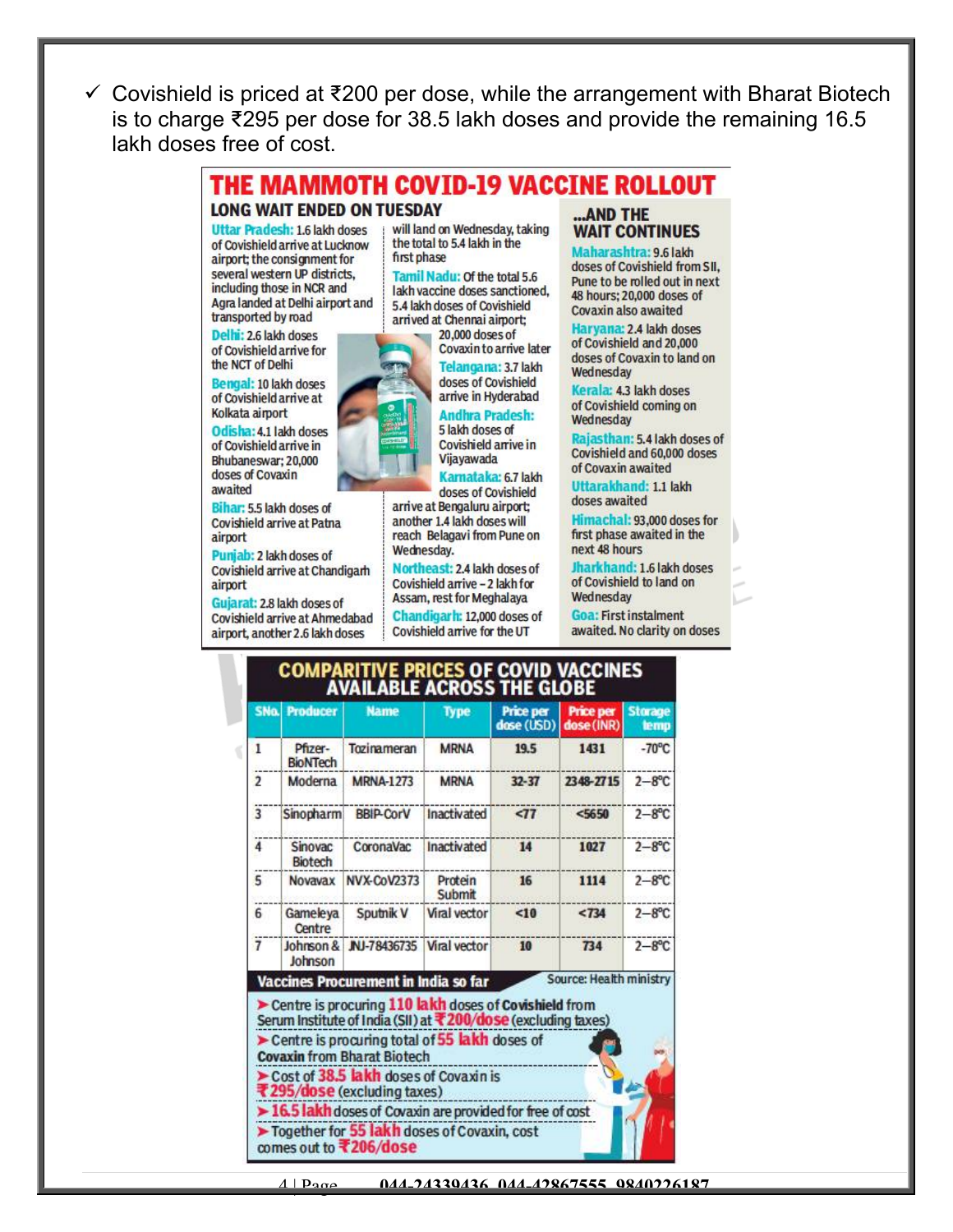- $\checkmark$  Hence, the individual cost of Covaxin is coming to ₹206 per dose, as per Union health seceratry Rajesh Bhushan.
- **India's biggest online-education startup Byju's to acquire brick & mortar test prep leader Aakash Educational Services Ltd for \$1 billion**
- $\checkmark$  The deal for one of the largest edtech acquisitions in the world should close in the next two or three months
- $\checkmark$  However, the details of the deal is yet to be confirmed by both the involved institutes
- $\checkmark$  India's second-most valuable startup is funded by Facebook founder Mark Zuckerberg's Chan Zuckerberg Initiative, Tiger Global Management and Bond Capital, co-founded by Silicon Valley investor Mary Meeker.
- $\checkmark$  Blackstone Group-backed Delhi-based Aakash Educational Services runs Aakash **Institute**
- $\checkmark$  It has over 200 brick and mortar centres and tutors students to gain entry into the country's elite engineering and medical schools.
- $\checkmark$  As per the deal with Byju's, Aakash's founders, the Chaudhry family, will exit completely, while Blackstone will swap a portion of its 37.5% equity in Aakash for Byju's stake
- $\checkmark$  Bangalore-headquartered Byju's is valued at \$12 billion
- $\checkmark$  Byju's was founded by Byju Raveendran, a former teacher and the son of educators, who conceived the smartphone app in 2011.
- $\checkmark$  The app caters to students from kindergarten to the 12th grade, and has been adding over 5 million users a month.
- $\checkmark$  It provides lessons in maths and science through video animations and games.
- **On January 8, Electric vehicle company Tesla officially registered a company in India, named Tesla India Motors and Energy, incorporated in Bengaluru.**
- $\checkmark$  The new company will focus on either R&D or sales/manufacturing, which is to be announced later
- $\checkmark$  Last year, the founder of Tesla and world's second richest man Elon Musk had announced that Tesla would start selling its cars in India in 2021
- $\checkmark$  In December, Union road transport and highways minister Nitin Gadkari had indicated that the sales of Tesla cars would commence in 2021
- $\checkmark$  The US electric car maker is also known to be doing R&D in association with at least one of the auto engineering companies in Bengaluru.
- $\checkmark$  The registered company has three directors Vaibhav Taneja, Venkatrangam Sreeram, and David Feinstein.
- $\checkmark$  Taneja is chief accounting officer at Tesla, while Feinstein is senior director of global trade and new markets — finance at Tesla.
- $\checkmark$  Sreeram had co-founded Clear-Quote, an app that assesses damages on vehicles instantly based on smartphone images or videos.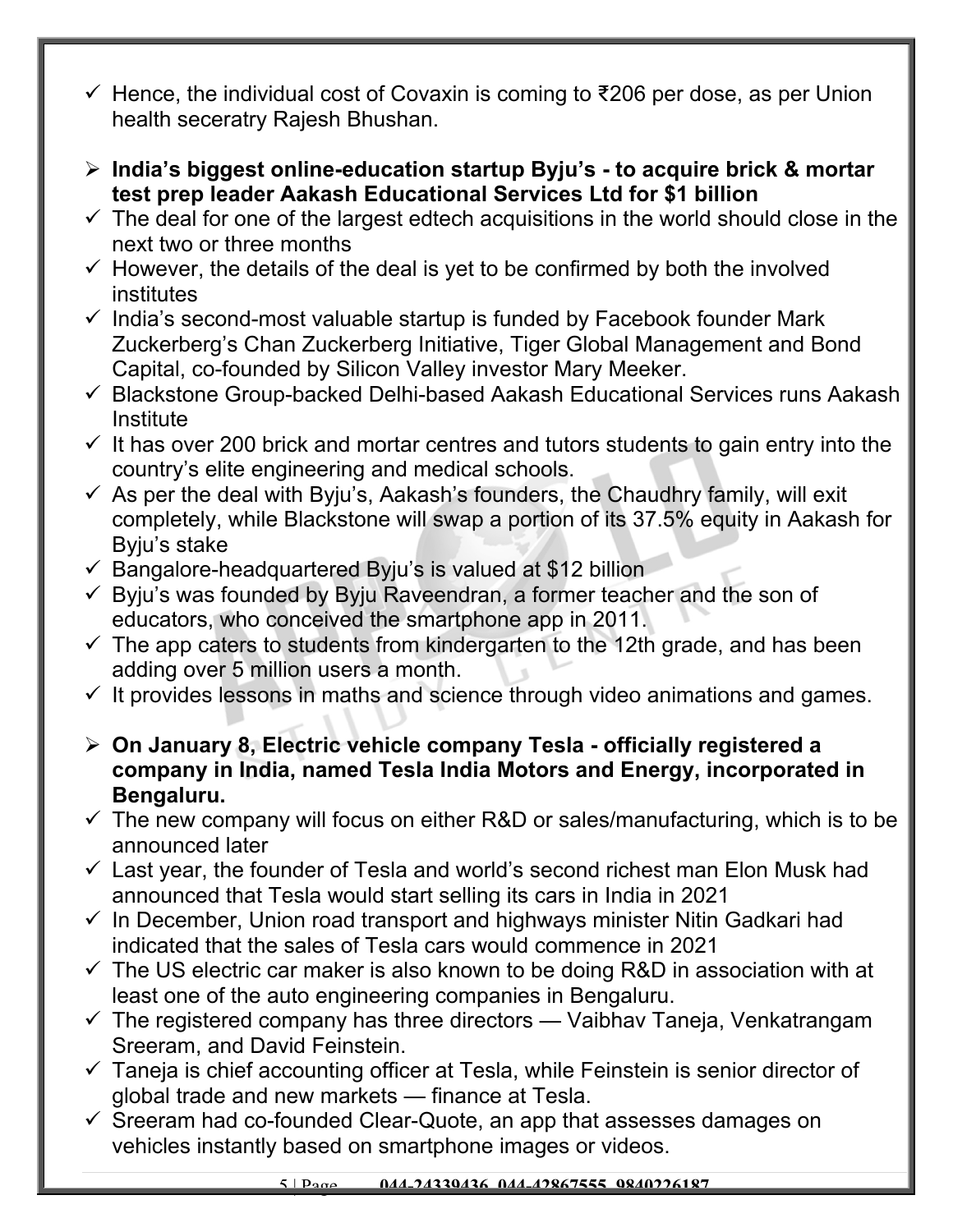$\checkmark$  Tesla India Motors and Energy has an authorised capital of Rs 15 lakh and has its registered office on Lavelle Road in Bengaluru's central business district.

## **SUPREME COURT VERDICT**

- **On January 12, the Supreme Court announced setting up of a four-member expert committee to examine the three contentious farm laws and give a report to the court in two months.**
- $\checkmark$  Earlier, the apex court had suspended the implementation of three contentious farm laws - Farmers' Produce Trade and Commerce (Promotion and Facilitation) Act, Farmers (Empowerment and Protection) Agreement on Price Assurance and Farm Services Act, and the Essential Commodities (Amendment) Act
- $\checkmark$  A bench comprising Chief Justice S A Bobde and Justices A S Bopanna and V Ramasubramanian pronounced the verdict
- $\checkmark$  The expert committee will hear all stakeholders including the government and determine "which provisions of the three farm laws required deletion" in the interest of farmers.

### THE FOUR ON THE PANEL

#### **Bhupinder Singh Mann**

He is president of Puniabbased farm organisation **Bhartiya Kisan Union** (BKU) and chairman of an umbrella body, All **India Kisan Coordination** Committee (AIKCC), that met agriculture minister Narendra Singh Tomar on December 14, 2020 and submitted a memorandum in favour of the central farm laws. Mann had also served as a nominated Rajya Sabha member during 1990-96

#### **Pramod Kumar Joshi**

He is a farm and food policy expert and former director of the South Asia International **Food Policy Research** Institute (IFPRI), New Delhi. He had also been director of the National Centre for **Agricultural Economics and** Policy Research, New Delhi. He is known for his proreform and pro-farm laws views. He had recently written against giving legal quarantee to MSP

#### **Ashok Gulati**

He is a well-regarded agriculture economist known for supporting reforms in the farm sector and the newly enacted central farm laws. An Infosys Chair professor at the India Council for **Research on International Economic Relations (ICRIER),** Gulati had during 2011-14 chaired the Commission for Agricultural Costs and Prices (CACP) which recommends minimum support price (MSP) of different crops to the central government

#### **Anil Ghanwat**

He is president of the Maharashtra-based farmer organisation Shetkari Sanghatan (SS) which was founded by one of the most vocal supporters of farm sector reform in the country, late Sharad Joshi, Ghanwat and SS have publicly supported farm laws. The SS as key constituent of the AIKCC aligned itself with Mann's BKU in submitting memorandum to Tomar in favour of the farm laws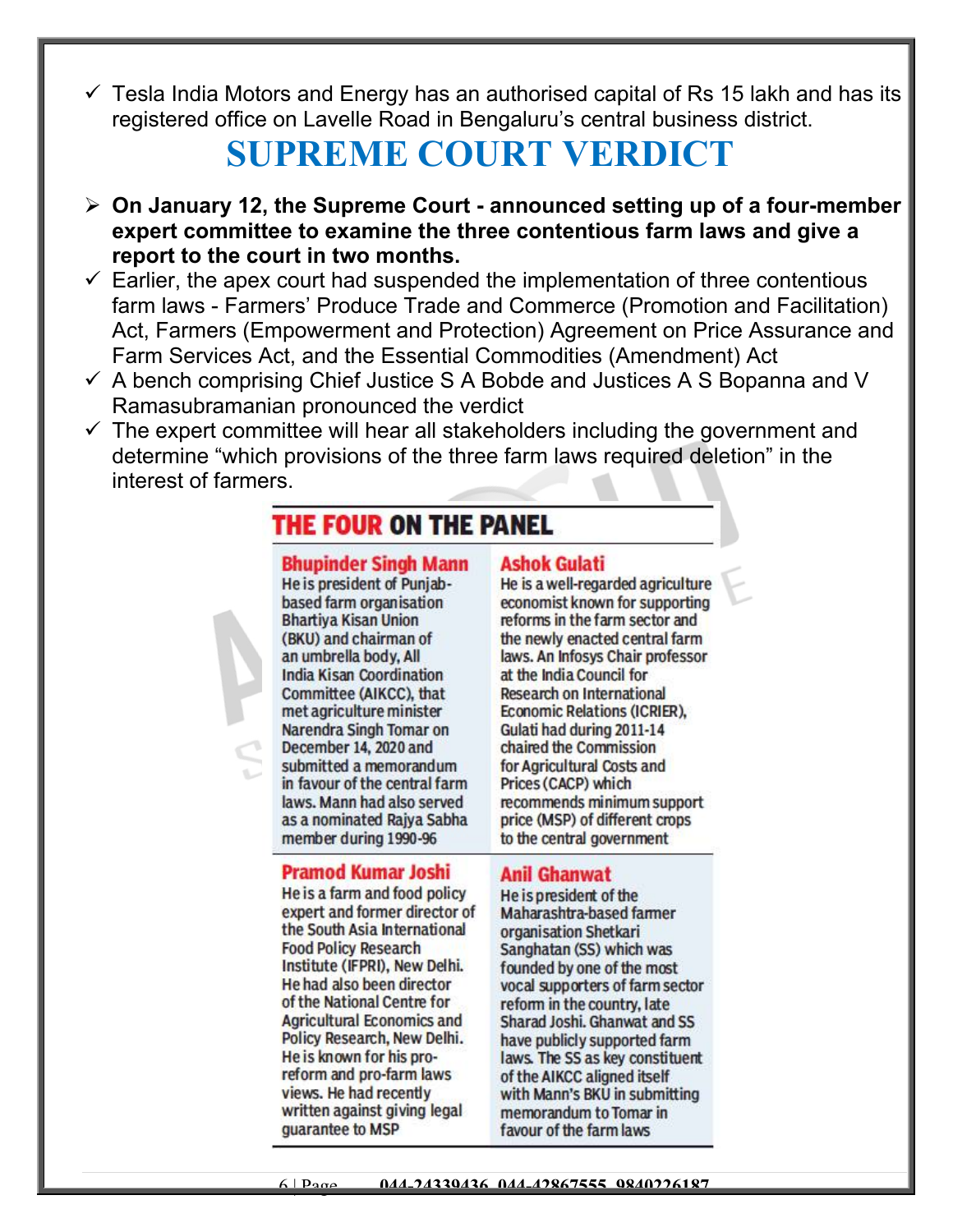- The committee comprises agricultural economist Pramod Kumar Joshi (Director of South Asia, International Food Policy Research Institute), Anil Ghanwat (head of farmers' outfit Shetkari Sangathan), another agricultural economist Ashok Gulati (who served as Chairman of the Commission for Agricultural Costs and Prices) and Bhupinder Singh Mann, who heads Bhartiya Kisan Union and is chairman of an umbrella body, All India Kisan Coordination Committee (AIKCC).
- $\checkmark$  The bench also ordered that the Minimum Support Price (MSP) system in existence before the enactment of the farm laws shall be maintained until further orders.
- $\checkmark$  In addition, the farmers' land holdings shall be protected, i.e., no farmer shall be dispossessed or deprived of his title as a result of any action taken under the farm laws
- $\checkmark$  This committee shall be provided a place as well as secretarial assistance at Delhi by the government.
- $\checkmark$  All expenses for the committee to hold sittings at Delhi or anywhere else shall be borne by the central government.
- $\checkmark$  The representatives of all the farmers' bodies, whether they are holding a protest or not and whether they support or oppose the laws shall participate in the deliberations of the committee and put forth their view points.
- $\checkmark$  The SC asked the committee to hold its first sitting before January 22

## **TAMILNADU'S VACCINATION PLAN – A REPORT**

- **On January 12, Tamil Nadu received 5.36 lakh doses of Oxford vaccine Covishield manufactured by the Serum Institute of India in Pune, which was approved by the drug authorities for emergency use.**
- $\checkmark$  The Centre has also promised to send 20,000 doses of Covaxin manufactured by Bharat Biotech in the next few days
- $\checkmark$  As many as 307 locations have been identified across the state for administering the vaccines to priority groups, including healthcare workers, from January 16.
- $\checkmark$  The vaccines were immediately moved to the state vaccine store in Chennai
- $\checkmark$  Later, authorities dispatched 5,12,200 doses to 10 regional vaccine stores in Chennai, Cuddalore, Trichy, Thanjavur, Madurai, Sivaganga, Tirunelveli, Vellore, Salem and Coimbatore.
- $\checkmark$  From here, they will be sent to district vaccine stores and cold chain points in about 45 vehicles that have insulation facilities.
- $\checkmark$  The vaccine store in Chennai will hold a buffer stock of 24,300 doses.
- $\checkmark$  The State will give two doses (0.5ml) of the vaccine in a gap of 28 days.
- $\checkmark$  After healthcare providers, it will be given to health workers and then to people above 50 years of age.
- $\checkmark$  More than 45 insulated vehicles will move thousands of vaccine doses from district warehouses to over 2,700 cold chain points in the next couple of days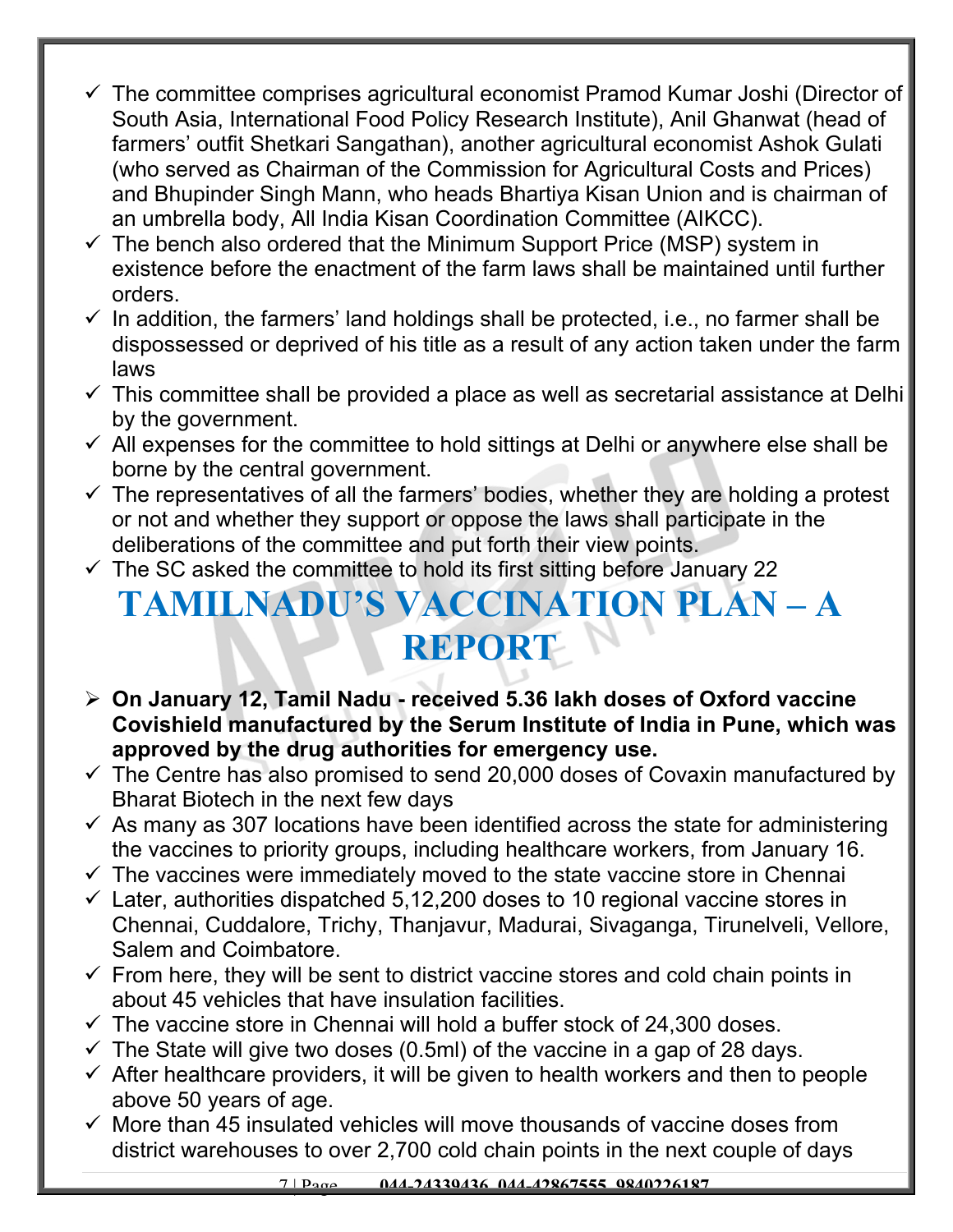- $\checkmark$  A total of 21,000 workers will gear up to inoculate healthcare providers from January 16 from more than 15,000 vaccination sites readied by the state.
- $\checkmark$  While 1.18 lakh doses were reserved for Chennai, 73,200 doses were sent to Coimbatore, and 59,800 doses were sent to Salem.
- $\checkmark$  Within Chennai, these would be distributed to the Greater Chennai Corporation (63,700 doses), Poonamallee (5,800), Tiruvallur (13,800), Chengalpattu (23,800) and Kancheepuram (10,900)
- $\checkmark$  The Tamil Nadu Medical Services Corporation (TNMSC) had readied facilities to transport the vaccines.
- $\checkmark$  The allotment was done based on the number of beneficiaries in each region